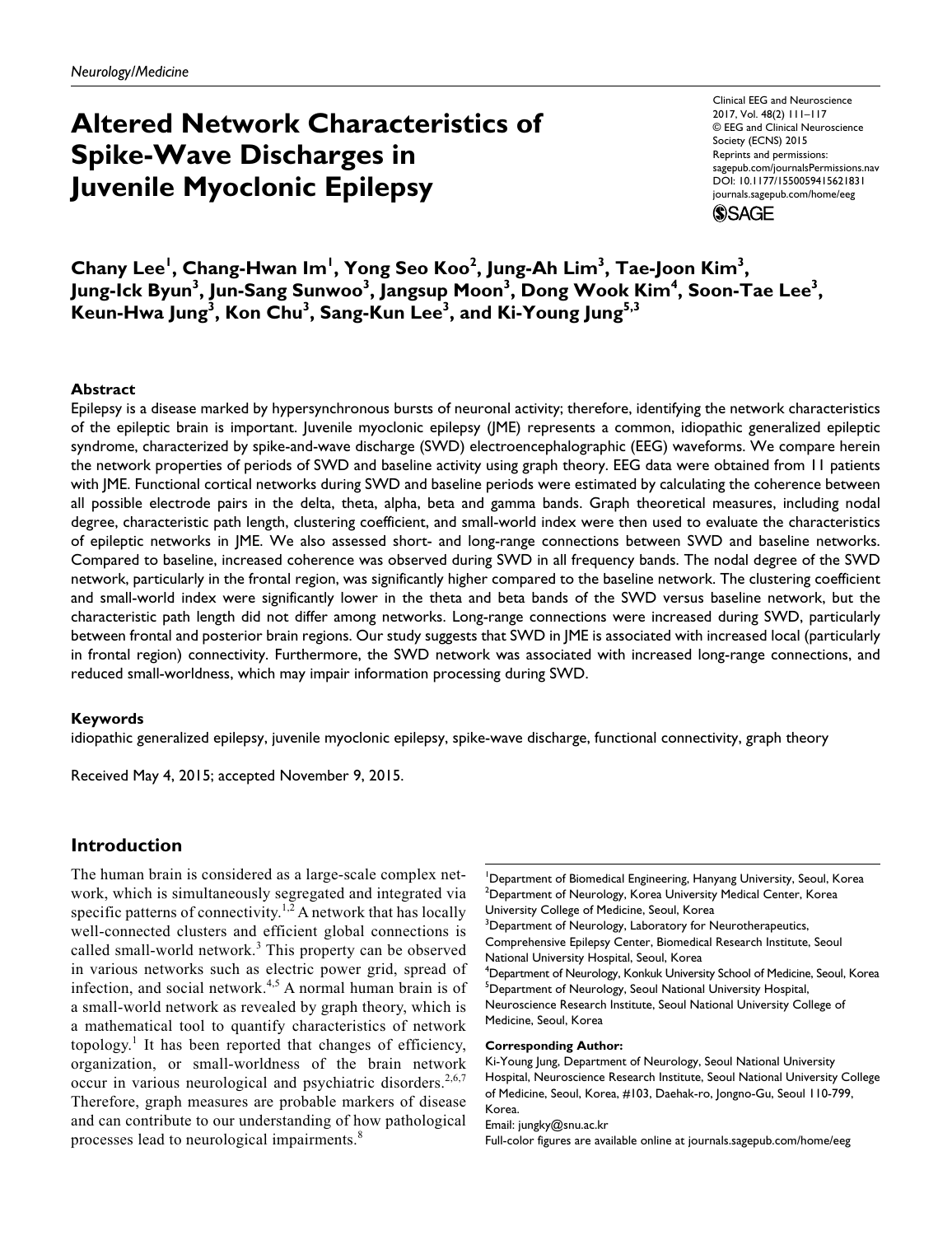Epilepsy is a disease of functionally and/or structurally aberrant connections between neurons and groups of neurons at the systems level.<sup>9</sup> The initiation of seizures or ictogenesis is emergent properties of aberrant neuronal connections. In partial epilepsy, it has been well known that synchrony increases on the smallest and largest spatial scales in the beginning of focal seizure.<sup>10</sup> Therefore, during epileptic seizures, hypercorrelated and functionally segregated brain areas are reintegrated into more collective brain dynamics.10 Similar to this, the functional neural network changes during generalized seizures. Altered thalamocortical network in idiopathic generalized epilepsy (IGE) has been implicated as an underlying pathophysiological mechanism.11-14 Cortico-cortical network is also important for initiation and propagation of spike-and-wave discharge.<sup>14-17</sup> Therefore, generalized seizures have cortical onset and the thalamus has an essential role in the recruitment of a network comprising frontal, parietal and occipital cortex and the default mode network. Furthermore, unlike in partial epilepsy, it has been reported that preexisting functional and anatomical networks that normally serve highly important physiological functions take part in the ictogenic mechanisms in IGEs.<sup>18</sup>

Juvenile myoclonic epilepsy (JME), which represents the most common idiopathic IGE syndrome,<sup>19,20</sup> is characterized by myoclonic jerks on awakening, generalized tonic-clonic seizures, and less frequent absence seizures. On EEG, JME typically consists of bilateral, synchronous, widespread spikes, or polyspikes, and wave complexes (known as spike-and-wave discharges or SWDs), which are commonly assumed to occur without lateralization or localization.<sup>21</sup> In the previous study, we reported the ictogenesis are initiated in the precuneus and sustained by a network involving the frontal cortex, precuneus, and thalamus in JME. However, it remains unclear how these brain regions are organized, and tell us little about the underlying mechanism that drives these changes in connectivity. Although increased functional connectivity in the delta band has been reported during the baseline state in patients with  $JME<sub>15</sub>$  no study has investigated network topology during the ictal state in this population.

We compared herein the characteristics of SWD network topology and baseline networks in JME patients, with the aim of further elucidating the mechanisms underlying SWD. First, we evaluated nodal degree, because it has been frequently reported that local network properties are important in generalized epilepsy.<sup>3</sup> Second, graph theoretical measures, including clustering coefficient (Cp), characteristic path length (Lp) and small-worldness, were evaluated in different frequency bands. Cp and Lp are related to local and global efficiency of network, respectively.<sup>22</sup> Third, the regional connectivity of the 2 different states was estimated and compared.

# **Methods**

## *Subjects*

Eleven patients with a clinical diagnosis of JME were included; the diagnosis was based on the electroclinical criteria of the International League Against Epilepsy.23 The inclusion criteria

were as follows: (1) typical clinical history of JME with onset of myoclonic jerks and generalized seizures in adolescence, (2) no evidence of neurological abnormality and intellectual decline, (3) apparent spike (or polyspike) and wave discharges on a normal background rhythm on the previously standard international 10-20 EEG system, and (4) normal MRI findings on visual inspection. The study protocol was approved by the local ethical committee.

# *EEG Recording*

Routine waking and sleep EEG recordings were recorded from each patient, for approximately 1 hour, using a 64-channel digital EEG machine (Grass Technologies, Quincy, MA, USA). An electrode cap with sintered Ag/AgCl electrodes (Quick-Cap, Compumedics Neuroscan, Charlotte, NC, USA) was used and impedance was maintained below 10 kohm. An average mastoid reference was employed. The sampling rate was 1600 Hz, and the bandpass filter was set at 0.3 to 70 Hz.

# *Selection of SWD and Interictal EEG*

An epilepsy specialist (KJ) visually inspected whole EEG recordings and selected epochs. All SWDs were bilateral and widespread at a frequency of 2 to 5 Hz. The onset of SWD was defined as the first large transition in SWD signals. $^{20}$  Epochs of SWD were extracted from −100 to 900 ms, and the spike onset time was 0 ms. One-second baseline epochs with no abnormalities were selected during waking and resting states while patients closed their eyes. The number of epochs selected is listed in Table 1.

# *Connectivity and Graph Theoretical Analysis*

A graph is a set of nodes and  $links<sup>4</sup>$ . In the present research, electrodes corresponded nodes and a link between two nodes was defined by calculating functional connectivity between EEG signals of two electrodes. Functional connectivity during SWD and baseline periods was evaluated by coherence, which reflects a level of functional signal communication between different areas of the brain. $^{24}$  To avoid potential volume conduction effects, $25$  coherence was computed after applying the surface Laplacian using the CSD Toolbox.<sup>26,27</sup> Coherence values of all possible electrode pairs were then calculated for delta (0-4 Hz), theta (4-8 Hz), alpha (8-13 Hz), beta (13-30 Hz), and gamma (30-50 Hz) bands. To construct undirected and unweighted graphs, electrode pairs with upper 10% coherence values were selected to represent the links of the graphs, such that the mean nodal degree was approximately  $K = 6$ .

In the present study, nodal degree, Cp, Lp, and small-world index (SWI) were used for graph measures. Nodal degree is the number of links incident to the other vertices, so a region with high nodal degree could be a hub of the network.<sup>4</sup> If neighbors of a given node were also neighbors of each other, they were considered to be a cluster. Cp can be obtained by averaging fraction of clusters in the graph and this measure represents local efficiency of information transfer of a network.<sup>28</sup> Lp which is the mean shortest path between possible node-pairs has reciprocal relationship to global efficiency of the network.<sup>28,29</sup> For significance of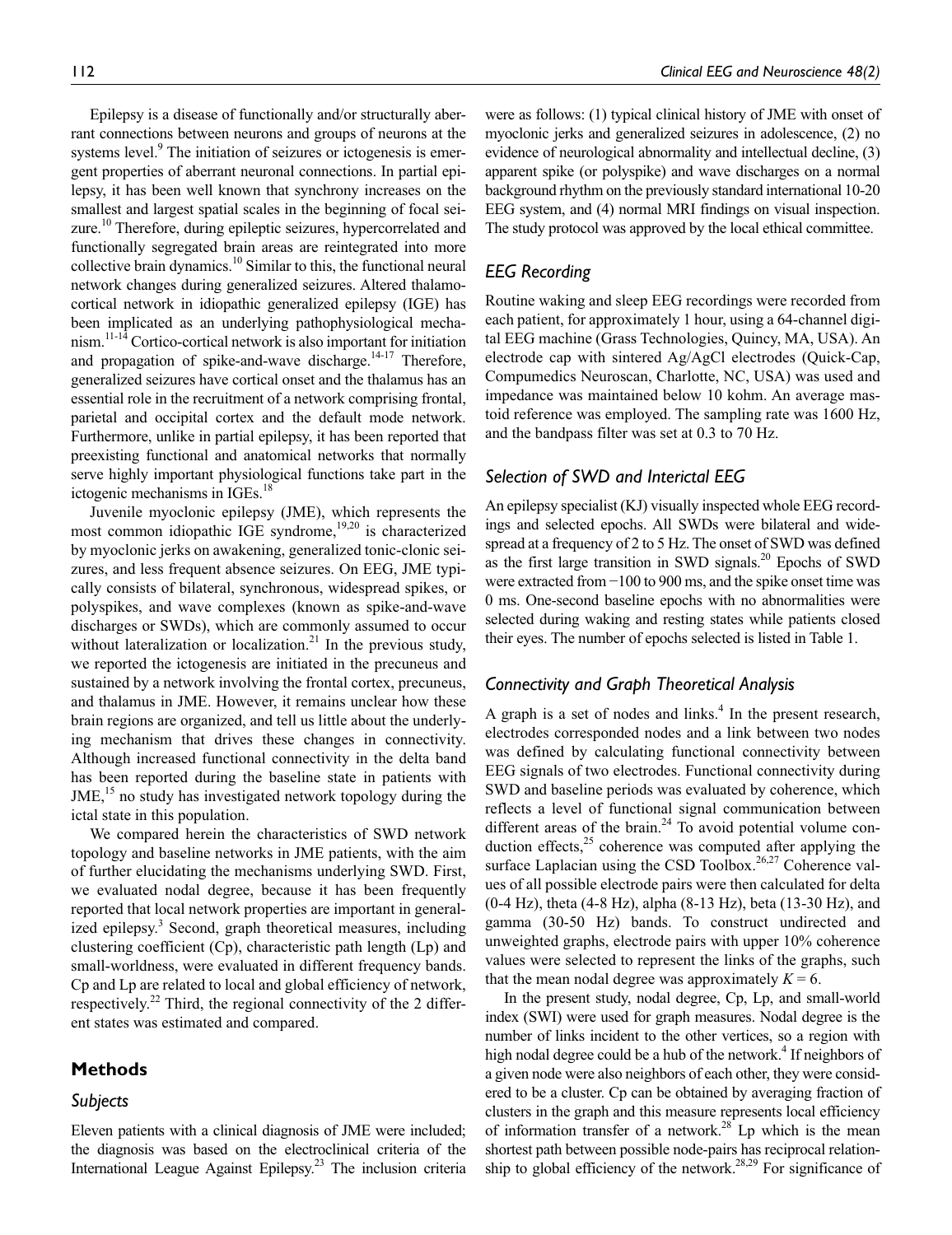| <b>Table 1.</b> Cillical Characteristics of Fatients. |        |             |               |              |             |
|-------------------------------------------------------|--------|-------------|---------------|--------------|-------------|
| Patient No.                                           | Sex    | Age (Years) | Onset (Years) | No. of Epoch | <b>AEDs</b> |
|                                                       | Male   | 42          | 13            | ь            | LMT, VPA    |
|                                                       | Male   | 19          | 16            | 12           | LEV         |
|                                                       | Female | 24          | 22            | 32           | LEV         |
|                                                       | Male   | 19          | 16            |              | <b>VPA</b>  |
|                                                       | Male   | 24          | 18            | 14           | LEV         |
| D                                                     | Male   | 32          | 30            | ا 2          | <b>ZNS</b>  |
|                                                       | Female | 17          | 12            | 6            | VPA, LEV    |
| 8                                                     | Male   | 19          | 19            |              | <b>VPA</b>  |
|                                                       | Male   | 13          | 12            |              | LEV, VPA    |
|                                                       |        |             |               |              |             |

10 Male 28 10 25 LEV, OXC 11 **11** Female 24 24 11 10 LEV

**Table 1.** Clinical Characteristics of Patients.

Abbreviations: AED, antiepileptic drug; LEV, levetriracetam; LMT, lamotrigine; OXC, oxcarbazepine; VPA, valproate; ZNS, zonisamide.

Mean 24.8 16.7 12.8 SD 7.6 6.0 9.4

Cp and Lp compared to random network, we created 100 surrogate random networks with an identical nodal degree, and normalized Cp and Lp.<sup>5</sup> Then, we yielded SWI defined as the proportion of  $Cp$  to  $Lp$ .<sup>1</sup> A network can be called small-world if SWI is larger than 1, and high SWI network is well-balanced between local processing and global integration.<sup>4</sup> Degree, Cp, and Lp were calculated using the Brain Connectivity Toolbox.<sup>1</sup>

Coherence was divided into short- and long-range connections, in terms of distance between electrodes.<sup>30</sup> A short-range connection was defined as coherence between an electrode and any adjacent electrode no more than 2 steps apart; all other connections were defined as long-range.

To investigate regional connectivity, six scalp regions were distinguished as follows: frontal (F3, F1, Fz, F2, F4), central (C3, C1, Cz, C2, C4), parietal (P3, P1, Pz, P2, P4), occipital (O1, Oz, O2), left temporal (FT7, T7, Tp7) and right temporal (FT8, T8, TP8) regions. The number of connections between 2 subregions was normalized by the number of all possible connections between them.

## *Statistical Analysis*

The Wilcoxon signed-rank sum test was used to assess differences between graph theoretical measures (coherence, nodal degree, Cp, Lp and SWI), because the Kolmogorov-Smirnov test indicated that no measures were normally distributed.<sup>31</sup> A value of  $P = 0.05$  was taken to indicate statistical significance. All analyses were performed using the MatLab 7.1 (MathWorks, Natick, MA, USA).

## **Results**

#### *Patients and EEG Characteristics*

Patients' clinical and EEG data are summarized in Table 1. All patients showed good seizure outcomes with 1 or 2 antiepileptic drugs (AEDs) administered. Valproate and levetiracetam were the most commonly prescribed AEDs. Epochs were selected from the EEG in 2- to 5-Hz SWDs. Among patients, the number of epochs ranged between 4 and 32 (mean  $12.8 \pm 9.4$ ).

## *Nodal Degree*

The nodal degree of the SWD network, at each coherence value, was significantly higher for all frequency bands compared with the baseline network (Figure 1). The topographic distribution of the nodal degree indicated that it was significantly higher in frontal regions, at all frequency bands in the SWD versus baseline network (Figure 2). This frontal nodal degree prominence was more evident in lower frequency bands, such as the delta and theta bands.

# *Clustering Coefficient, Characteristic Path Length, and Small-World Index*

The Cp values of the SWD network were significantly lower compared with those of the baseline network, in the theta and beta bands, whereas Lp did not differ among networks. Consequently, SWI values in the theta and beta bands were significantly lower during the SWD versus baseline period (Figure 3).

A representative example (patient 7) of topographic distributions, in the theta band of the baseline and SWD networks, is shown in Figure 4. In the baseline period, the network consisted primarily of short-range connections and small-size clusters, whereas in the SWD network there were few short-range connections and clusters but an increased number of long-range connections, particularly between frontal and parietal regions.

In the SWD network, the frontal region exhibited the highest degree of connectivity with other scalp regions. The normalized number of connections between frontal and other subregions in the theta and beta bands is shown in Figure 5. The normalized number of connection was increased in all tested regions and more patients showed increased regional connectivity with frontal region of SWD network except right temporal region in theta band. Especially, connectivity between frontal and parietal regions did not decrease any of the patients.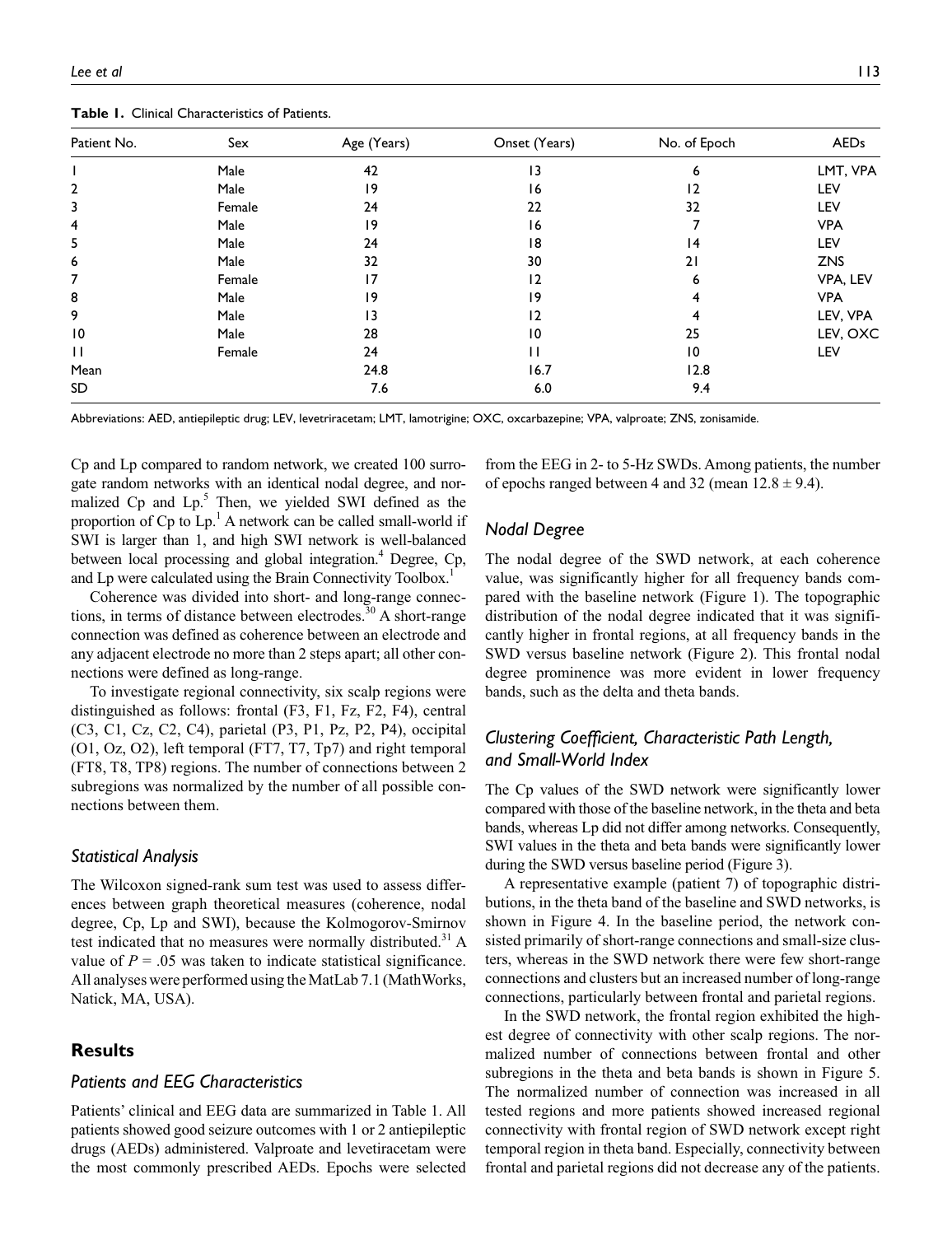

**Figure 1.** Mean coherence values in accordance with coherence threshold. In all bands, values during spike-and-wave discharge (SWD) are higher versus baseline. "+" indicates statistical significance.



**Figure 2.** Averaged nodal degree distributions during spike-and-wave discharge (SWD) (top), baseline (middle) periods, and the difference between the two periods (bottom). While the SWD network is characterized by a significantly higher nodal degree in frontal regions compared to baseline (denoted by •), the baseline network has a significantly higher nodal degree in central and posterior regions (denoted by  $\blacktriangle$ ). The colored section represents the averaged nodal degree.

## **Discussion**

We investigated differences in the topology of functional networks, during SWD and baseline periods, in patients with JME using graph theory. Our main findings were as follows: the SWD network, in comparison with the baseline state, was characterized by (1) increased nodal degree in frontal regions; (2) a smaller clustering coefficient, but with no change in characteristic path length resulting in a decreased SWI; and (3) a reduced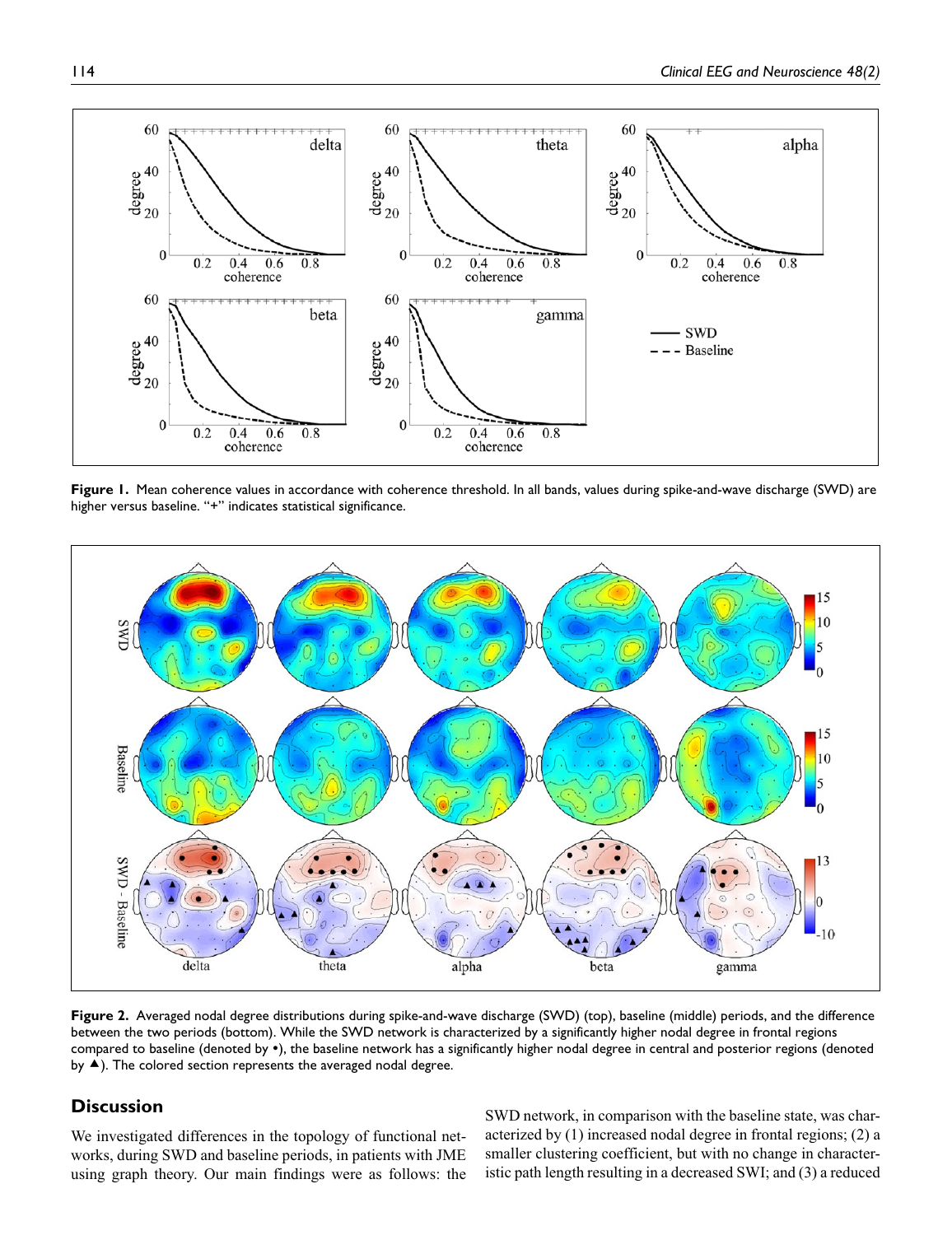

**Figure 3.** Clustering coefficient (Cp), characteristic path length (Lp), and small-world index (SWI) of the spike-and-wave discharge (SWD) and baseline periods. In the theta and beta bands, the Cp and SWI of SWD are smaller versus baseline. However, Lp does not differ between periods.



**Figure 4.** Increased long-range connectivity in spike-and-wave discharge (SWD). The upper and lower left panels show the baseline and SWD networks, respectively, of patient 7 in the theta frequency. The networks exhibit an identical mean nodal degree (*K* = 6). Change in long-range connectivity is shown in right panel. The number of long-range connections is significantly increased in the delta, theta, alpha and beta bands.

number of short-range, and increased number of long-range connections, mainly between frontal and posterior regions.

The overall increase in nodal degree in the SWD versus baseline network, at an identical threshold level of coherence, indicates that average coherence increased during SWD. This accords with previous reports indicating that SWD reflects increased synchronization.3,21 The involvement of frontal region during SWD, in patients with IGE, including JME, has also been reported frequently. During SWD periods in JME patients, EEG activity predominantly occurs in the fronto-central area.32,33 EEG and MEG studies also indicate that frontal region possess a current source during  $SWD$ ;<sup>20,34</sup> furthermore, frontal deactivation of the BOLD (blood oxygen level– dependent) signal has been observed after SWD onset.<sup>35</sup>

In addition to local behavior in the frontal region, its connectivity with other regions is also important to understand the pathophysiology of SWD. In our study, frontal nodal connectivity was significantly increased in the SWD network, mainly attributable to long-range connections between frontal and



**Figure 5.** Change in the density of the connection to the frontal region in the theta (upper panel) and beta (lower panel) bands. Each line corresponds to a different patient. On the *x*-axis, the numbers before the upward- and downward-pointing arrows correspond to the numbers of patients with increased and decreased connections to the frontal region. The *y*-axis denotes the normalized number of connections to the frontal region.

posterior brain regions. This fronto-parietal connection is important for attentional network, and cognitive impairments of patients with IGE were reported in previous studies.<sup>36,37</sup> Hence, abnormality of fronto-parietal connection during SWD may interfere with proper function of attentional system.

While the clustering coefficient of the SWD network was significantly lower compared to the baseline network, in the theta and beta bands, characteristic path length did not differ among networks, which may explain the decreased SWI values in the theta and beta bands. A smaller clustering coefficient in the SWD network results from reduced local connectivity compared with baseline. In contrast, the characteristic path length, indicative of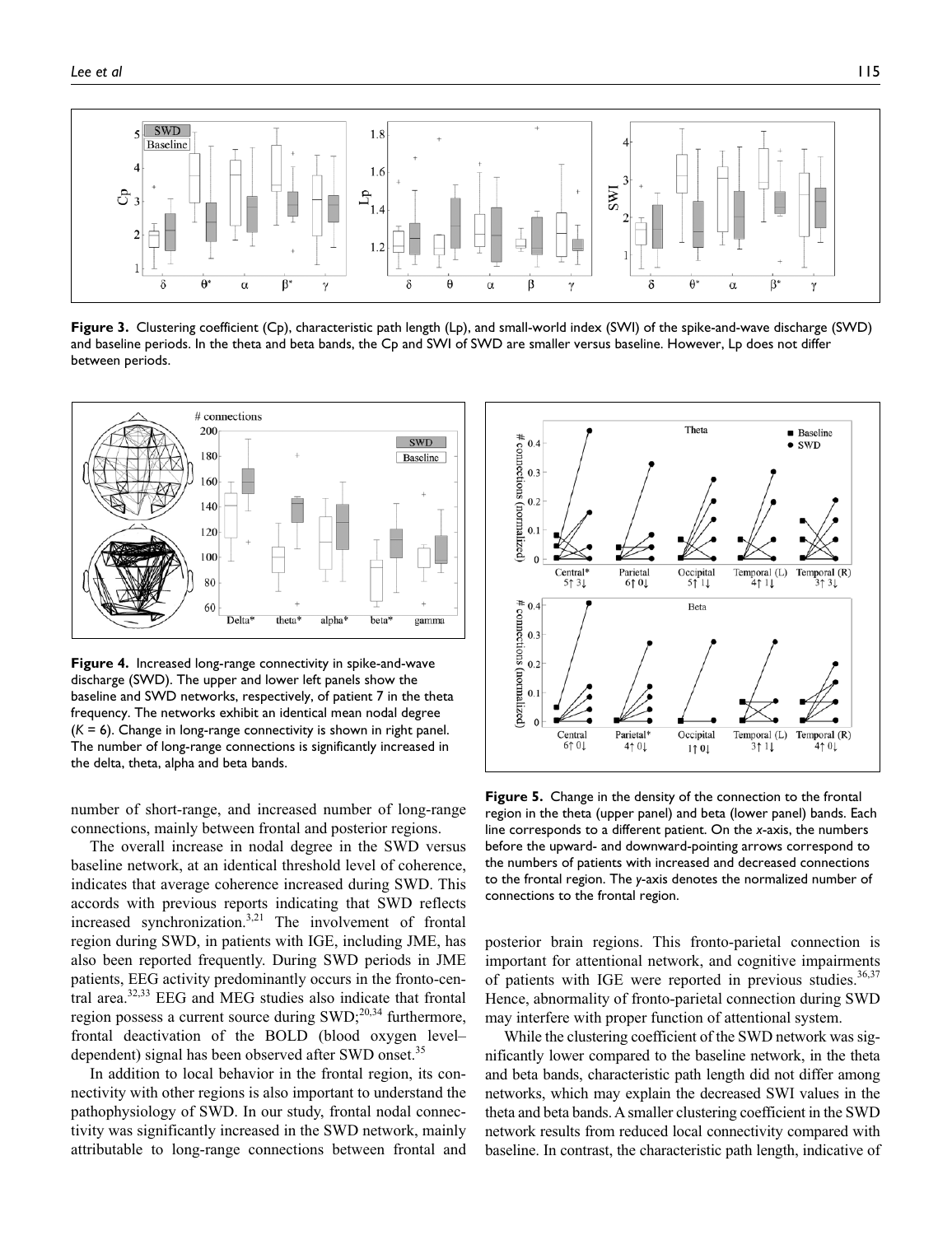global connections, did not differ significantly between the baseline and SWD. As shown in Figure 4, many nodes were connected to adjacent nodes during the baseline period, such that network was characterized by a high number of small-sized clusters. During SWD, long-range connectivity was enhanced, and small clusters were dissolved; therefore, connections between frontal and other subregions were increased (Figure 5). In particular, connections between frontal and parietal regions in the theta band were significantly increased, supporting the involvement of the parietal region in IGE.<sup>35,38</sup>

The lowered SWI that we observed suggest that epileptic signals are transferred across distant regions directly, instead of via well-organized and small-world functional networks, which results in less efficient information processing during SWD. Numerous reports indicated that patients with IGE, including absence epilepsy and JME, exhibit a degree of cognitive impairment. $36,37$  Neuropsychological testing has revealed subtle dysfunctions in several cognitive domains, including frontal executive and nonverbal memory function.<sup>39</sup> These cognitive impairments have been corroborated by imaging studies indicating reductions in gray matter volume in the supplementary motor area and posterior cingulate cortex, and reductions in fractional anisotropy in the underlying white matter of the corpus callosum.39,40

Increased relative theta power in patients with IGE has been reported,<sup>41</sup> and theta band power and coherence may indicate theta oscillation in the thalamo-cortical network, $42$  a key component of IGE pathophysiology.<sup>20,43</sup> Therefore, our data supports the notion that theta and beta band connectivity might play an important role in the JME network.

Our study had several limitations. First, only a small number of patients were included; further studies including a larger number of subjects are required to validate our results. Second, all patients were taking AEDs, which may have affected brain oscillation and networks. Furthermore, connectivity among cortical current sources was not considered. We adopted a surface Laplacian approach to reduce volume current effects, but EEG signals are not entirely reflective of neuronal activity occurring underneath the electrode.<sup>44</sup> Previous studies have employed source-level connectivity analysis.<sup>45,46</sup> However, this approach can result in the acquisition of different source distributions, because inverse algorithms are selected by the researcher. Multiple sources may be problematic because connectivity is typically calculated using pairwise or multivariate analyses. One of other limitation is related to time resolution: SWD represents a dynamic state, but we used coherence to estimate connectivity during a single second. Good time resolution represents a particular advantage of EEG; therefore, it is important to employ a suitable connectivity measure. A final limitation of this study is inconsistent results of graph theoretical analysis on epilepsy. According to the article of Kramer and  $\text{Cash},^{47}$  connectivity and graph theoretical measures of researches on epilepsy cannot show identical results. We expect that elaborate analysis will show more helpful information about underlying mechanism of epilepsy.

## **Conclusion**

We compared herein the connectivity and network characteristics of baseline and SWD periods in patients with JME, and observed increased functional connectivity during SWD, particularly in the frontal region. SWD networks were associated with increased long-range connectivity, particularly between frontal and posterior brain regions, and decreased small-worldness that impaired the efficiency of information processing during SWD.

#### **Author Contributions**

CL contributed to analysis and interpretation of data and drafting manuscript. C-HI contributed to conception and critical revision. YSK contributed to design and acquisition of data. J-AL, T-JK, J-IB, J-SS, and JM contributed to conception and interpretation of data. DWK, S-TL, K-HJ, KC, and S-KL contributed to critical revision. K-YJ contributed to conception, interpretation of data, drafting manuscript and critical revision.

### **Declaration of Conflicting Interests**

The author(s) declared no conflicts of interest with respect to the research, authorship, and/or publication of this article.

#### **Funding**

The author(s) disclosed receipt of the following financial support for the research, authorship, and/or publication of this article: This research was supported by Basic Science Research Program through the National Research Foundation of Korea (NRF) funded by the Ministry of Science, ICT & Future Planning (NRF-2014R1A2A2A04003858), and Bio & Medical Technology Development Program of the National Research Foundation (NRF) funded by the Ministry of Science, ICT & Future Planning (NRF-2011-0027860).

#### **References**

- 1. Rubinov M, Sporns O. Complex network measures of brain connectivity: uses and interpretations. *Neuroimage*. 2010;52:1059- 1069.
- 2. Shim M, Kim DW, Lee SH, Im CH. Disruptions in small-world cortical functional connectivity network during an auditory oddball paradigm task in patients with schizophrenia. *Schizophr Res*. 2014;156:197-203.
- 3. Gupta D, Ossenblok P, van Luijtelaar G. Space-time network connectivity and cortical activations preceding spike wave discharges in human absence epilepsy: a MEG study. *Med Biol Eng Comput*. 2011;49:555-565.
- 4. Stam CJ, Reijneveld JC. Graph theoretical analysis of complex networks in the brain. *Nonlinear Biomed Phys*. 2007;1:3.
- 5. Watts DJ, Strogatz SH. Collective dynamics of "small-world" networks. *Nature*. 1998;393:440-442.
- 6. Ahmadlou M, Adeli H, Adeli A. Graph theoretical analysis of organization of functional brain networks in ADHD. *Clin EEG Neurosci*. 2012;43:5-13.
- 7. Liu T, Chen Y, Lin P, Wang J. Small-world brain functional networks in children with attention-deficit/hyperactivity disorder revealed by EEG synchrony. *Clin EEG Neurosci*. 2015;46:183-191.